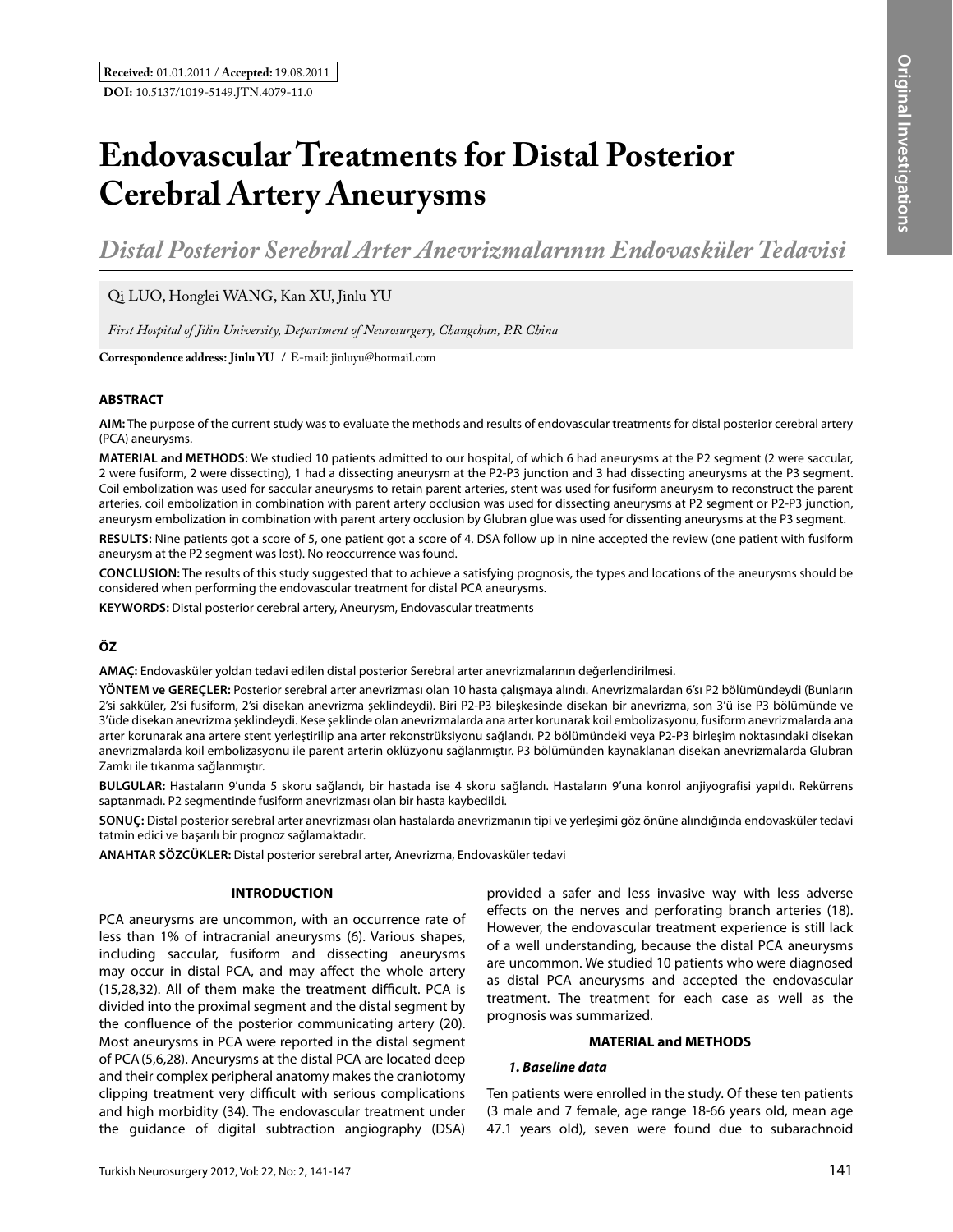hemorrhage (SAH) and three were admitted to the hospital because of headache. The PCA aneurysms were at the P2 segment in six patients, the P2-P3 junction in one case, and P3 segment in three cases. Two cases were diagnosed as PCA aneurysms accompanied with moyamoya disease (MMD). Of the ten aneurysms, 5 were smaller than 1.5cm, 4 were between 1.5cm and 2.4cm, another case was bigger than 2.5cm. Considering the shapes of the aneurysms, two of them were saccular, two were fusiform, and 6 were dissecting aneurysms. According to the Hunt-Hess grading criterion, the Grades of all the seven case with SAH before the operation were lower than Grade III. The two cases with headache had no neural dysfunction. Another patient with headache was misdiagnosed as cerebral tumor and accepted the exploratory craniotomy. Slight hemiparesis of the limbs were left after the operation (Gos score 4), but she can take care of herself.

## *2. Neurosurgical management*

Surgeries were performed under intubation general anesthesia. Heparin was given immediately after the insertion of the sheath via Seldinger femoral artery puncture, with a first dosage of 5000U and an additional heparin (1000U) per hour later. Heparin (5000U / L) was also supplemented in the dropping salt solution (9). DSA was performed to localize the aneurysm and find the best angle for embolization during the surgery. Three-dimensional reconstruction technology was applied if necessary. Different treatments were selected based on the locations and shapes of the aneurysms. Generally speaking, for patients with saccular aneurysms, a coil was used to embolize the aneurysm with preservation of the parent artery. For patients with fusiform aneurysms, a Neuroform (Boston Scientific, Fremont, Calif) stent was used for reconstruction of the aneurysm cavity. For patients with dissecting aneurysm at P2 segment or P2-P3 junction, coil embolization of aneurysms and occlusion of the parent artery were performed. For patients with dissecting aneurysms at P3 segment, Glubran # 2 plastic (GEM srl, Viareggio, Italy) was used to embolize the aneurysms and occluding the affected parent artery.

## *3. Postoperative treatments*

DSA was performed immediately after the surgery to observe the aneurysm and the compensatory collateral circulation of the affected arteries. Subcutaneous injection of low molecular weight heparin was performed for 5 days as an anticoagulant therapy (17). Neurological examinations were performed, including sensations, movements and visual abilities. For patients accompanied with SAH, lumbar drainage was kept for 7 days after surgery and nimodipine was pumped for 3 weeks intravenously (16). For patients with fusiform aneurysms who had accepted stent implantation, clopidogrel (75mg once daily for 3 months) and aspirin (100mg once daily for 6 months) were given to prevent thrombosis in the stent.

#### **RESULTS**

#### *1. Postoperative evaluations*

1.1 Saccular aneurysms were found in two patients at the

P2 segment just beside the at the artery bifurcation accompanied with MMD. One patient got a visual field defect in the left eye after the operation due to the embolization of the branch derived from the affected artery. The other recovered well.

- 1.2 Fusiform aneurysms were found in two patients at the P2 segment. They recovered quite well after stent implantation.
- 1.3 Dissecting aneurysms at the P2 segment and the P2-P3 junction were found in three cases. They accepted the coil embolization and parent artery occlusion treatment. The treatments were succeeded but the postoperative visual field defect occurred in 2 patients.
- 1.4 The three patients with dissecting aneurysms at P3 segment were treated with 1: 3 Glubran # 2 glue embolization of aneurysm and parent artery occlusion, and recovered well.

### *2. Postoperative follow up*

### **2.1 DSA examinations**

DSA follow up (range, 6 month  $\sim$  1 year) was performed after the operation. Nine of the ten patients with distal aneurysms of the PCA accepted the review by DSA (one patient with fusiform aneurysm at the P2 segment was lost). No reoccurrence was found.

## **2.2 GOS scoring**

Neurological functions follow up was performed (range, 6 month ~ 1 year). The results were as follows: nine patients got a score of 5, one patient got a score of 4. Unfortunately, the three cases with visual defect did not recover (Table I).

#### **DISCUSSIONS**

The junction of the PCA and the posterior communicating artery is the demarcation point between the proximal P1 segment and the distal P2-P4 segments. It is difficult to perform the craniotomy to treat the distal aneurysm due to the surrounding arteries supplying the brain stem and cranial nerves (11,13,22,25,35). On the contrary, endovascular treatment under the guidance of DSA is a minimally invasive alternative to cure the aneurysms with little effect on the branches supplying the nerves (6).

Treatments for distal PCA aneurysms have been challenging because of the various locations and types. In the literature, several investigators state that young patients with fusiform or big aneurysms are more common, and most of them located at the P2 segment (9,15,28,30,33). However, some other authors agreed that most of the saccular aneurysms are at the P2 segment while fusiform and dissecting ones can be found at all the segments from P2 to P4, and most of the patients are mid-aged (1,11,26). In our series, the mean age of the enrolled patients was 47.1 years. Six patients had aneurysms at the P2 segment including two saccular aneurysms, two fusiform and two dissecting aneurysms. One patient had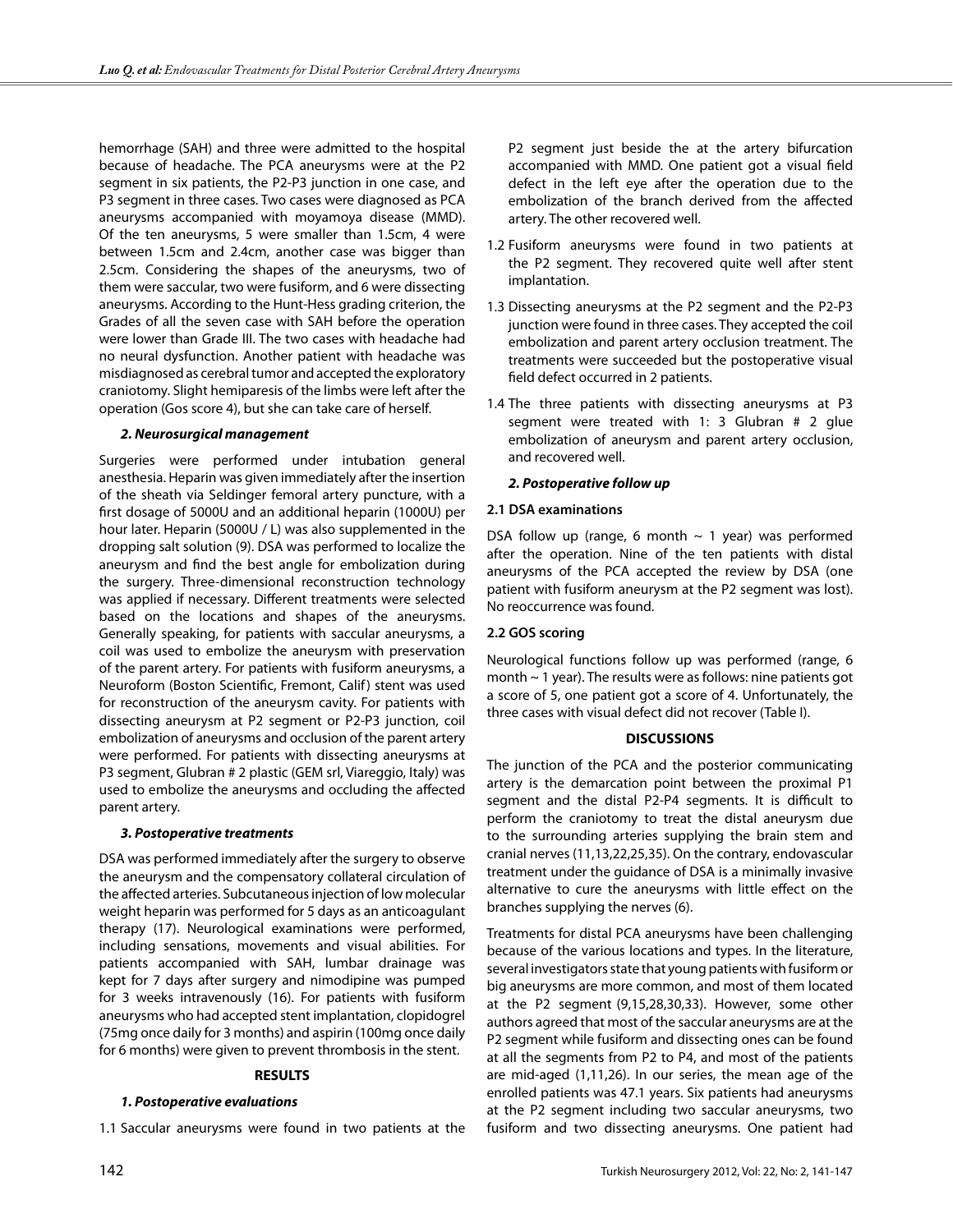dissecting aneurysms at the P2-P3 segment. Three cases of dissecting aneurysms were located in the P3 segment. Different treatments have been employed depending on the locations and shapes of the aneurysms, including pure embolization, embolization accompanied with occlusion or stent reconstruction of the parent artery. This article reviewed 10 cases of distal PCA aneurysms during 5 years, to evaluate the methods and results of endovascular treatments.

The occurrence of the two aneurysms at the artery bifurcation of P2 segment was thought to be associated with MMD. Due to the complication of MMD, the posterior cerebral artery became the only blood supply for the whole brain and therefore, took a higher blood load which makes it susceptible to form saccular aneurysms. One patient was treated with coil embolization of the aneurysm with preservation of the parent artery. The other patient was a little complicated. Due to the presence of hematoma and pseudoaneurysm, it was difficult to embolize the real aneurysm tightly. The coil stuck in the pseudoaneurysm during the operation, so we had to go on embolizing the pseudoaneurysm until it was strong enough to be outstretched into and embolize the real aneurysm (8,23). Unfortunately, the patient was left with a visual field defect because of the accidental embolization of an artery branch. Postoperative follow -up demonstrated that no reoccurrence was observed, and the visual defect did not recover either. Coil embolization accompanied with occlusion of the parent artery was a good choice to cure the saccular aneurysm (Figure 1A-F).

Fusiform aneurysms derived from the P2 segment of the PCA may be caused by atherosclerosis, dissection or infection (27, 31). The risk of hemorrhage in aneurysms caused by atherosclerosis is much higher than that of the dissecting aneurysms and aneurysms caused by infection (4,29,31). In this study, no obvious reasons were found in the two cases with fusiform aneurysms, so conservative treatments were not recommended. Available endovascular treatments for fusiform aneurysm include the reconstruction of the

| Case           | gender/<br>age | <b>Presentation</b> | Hunt-<br><b>Hess</b><br><b>Grade</b> | <b>Associated</b><br>disease | <b>Locations</b>             | <b>Shapes</b>     | diameter<br>(mm)  | <b>Treatment</b>                                                | <b>Prognosis</b>       |
|----------------|----------------|---------------------|--------------------------------------|------------------------------|------------------------------|-------------------|-------------------|-----------------------------------------------------------------|------------------------|
| 1              | F/56           | SAH                 | Ш                                    | <b>MMD</b>                   | Left PCA, P2                 | Saccular          | 4.2 <sub>mm</sub> | Embolize the<br>aneurysm by coils                               | GOS <sub>5</sub>       |
| $\overline{2}$ | M/53           | <b>SAH</b>          | $\mathbf{II}$                        | <b>MMD</b>                   | Right PCA, P2                | Saccular          | 4.5 <sub>mm</sub> | Embolize the<br>aneurysm by coils                               | GOS 5+Visual<br>defect |
| 3              | F/42           | <b>SAH</b>          | Ш                                    | None                         | Right PCA, P2                | Fusiform          | 4.8 <sub>mm</sub> | Neuroform<br>$(3mm \times 15mm)$                                | GOS 5                  |
| $\overline{4}$ | F/66           | <b>SAH</b>          | $\mathbf{II}$                        | None                         | Right PCA, P2                | Fusiform          | 4.5 <sub>mm</sub> | Neuroform<br>$(3mm \times 15mm)$                                | GOS <sub>5</sub>       |
| 5              | M/18           | <b>SAH</b>          | Ш                                    | None                         | Left PCA, P2                 | Dissecting        | 21mm              | Embolize the<br>aneurysm and the<br>parent artery by coils      | GOS 5+Visual<br>defect |
| 6              | M/27           | Headache            | I.                                   | None                         | Left PCA, P2                 | <b>Dissecting</b> | 16 <sub>mm</sub>  | Embolize the<br>aneurysm and the<br>parent artery by coils      | GOS 5+Visual<br>defect |
| $\overline{7}$ | F/41           | Headache            | T                                    | None                         | Right PCA, P2-P3<br>junction | Dissecting        | 20mm              | Embolize the<br>aneurysm and the<br>parent artery by coils      | GOS <sub>5</sub>       |
| 8              | F/56           | <b>SAH</b>          | $\mathbf{II}$                        | None                         | Left PCA, P3                 | <b>Dissecting</b> | 2.5 <sub>mm</sub> | Embolize the<br>aneurysm and the<br>parent artery by<br>Glubran | GOS <sub>5</sub>       |
| 9              | F/55           | SAH                 | $\mathbf{II}$                        | None                         | Left PCA, P3                 | <b>Dissecting</b> | 15 <sub>mm</sub>  | Embolize the<br>aneurysm and the<br>parent artery by<br>Glubran | GOS <sub>5</sub>       |
| $10^*$         | F/57           | Headache            | I.                                   | None                         | Left PCA, P3                 | <b>Dissecting</b> | 26mm              | Embolize the<br>aneurysm and the<br>parent artery by<br>Glubran | GOS <sub>4</sub>       |

**Table I:** Clinical Information of the 10 patients Enrolled in the Study

*F, female; M, male. SAH, subarachnoid hemorrhage. MMD, moyamoya disease. PCA, posterior cerebral artery.*

*\*Case 10 was misdiagnosed as cerebral tumor and accepted the exploratory craniotomy. Slight hemiparesis of the limbs were left after the operation, but she can take care of herself before emblization treatment.*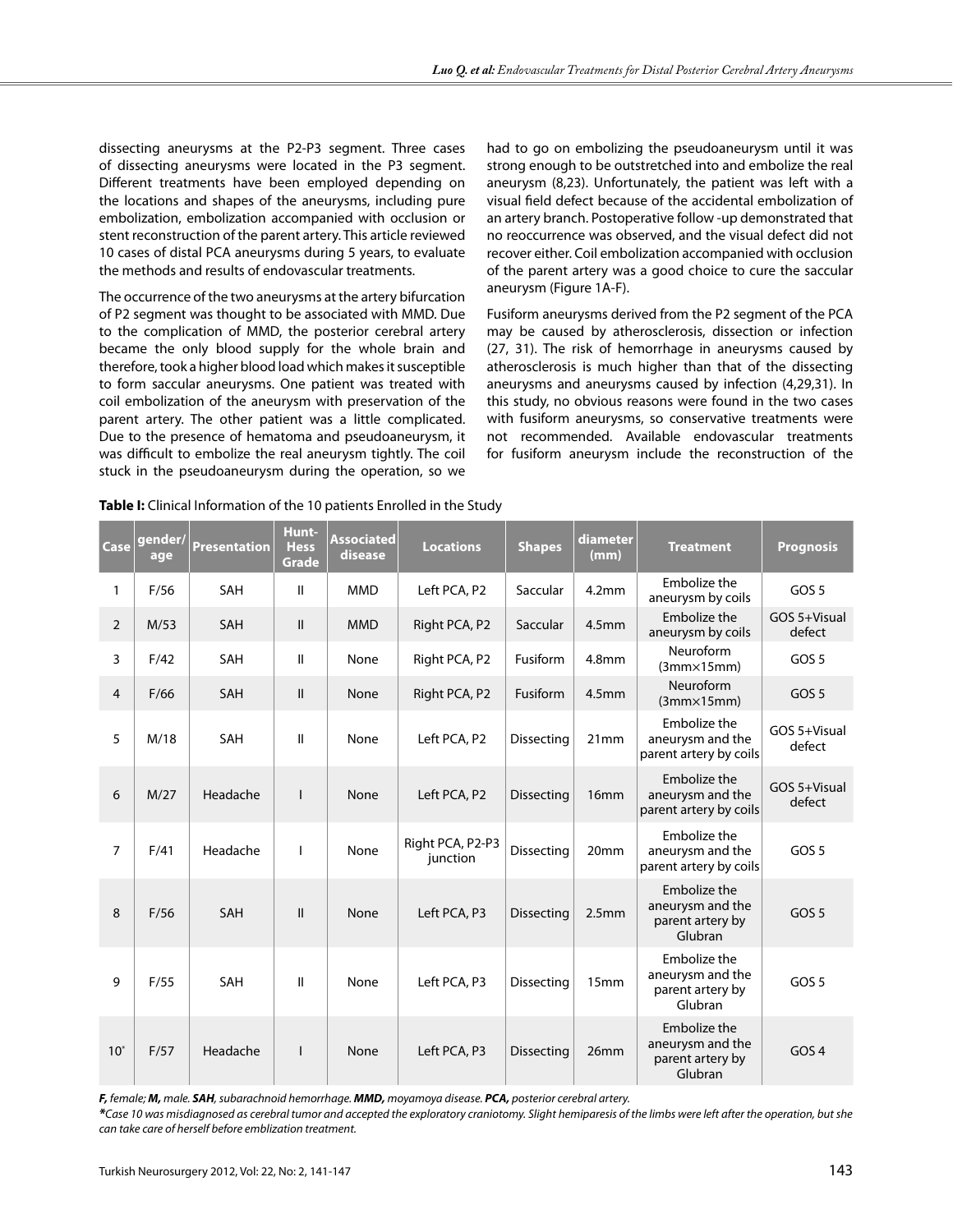

**Figure 1:** A case of saccular aneurysm at the P2 segment **A)** CT showed the bleeding and the hematoma behind the ambient cistern, the blood broke into the temporal horn of the lateral ventricle. **B)** DSA revealed the moyamoya disease. **C)** DSA demonstrated the irregular saccular aneurysm at the P2 segment of PCA which was considered to be companied with pseduoaneurysm; **D)** DSA imaging: The aneurysm was embolized completely; however, no contrast media was shown in the branched beside the aneurysm. **E)** Postoperative CT examination showed radio artifact of the coins, the hematoma was absorbed. **F)** DSA scan six months after the operation demonstrated that no aneurysm or re-flow in the branches beside the aneurysm as observed.

affected artery cavity using stents, reconstruction with stent in combination with coil embolization and coil embolization accompanied with occlusion of the parent artery (14,21,24). In both patients of our study, the arteries distal to the aneurysms were quite clear. Considering that the cerebral tissue may not be able to afford the ischemia if the parent artery was occluded, we chose the stent reconstruction therapy (7,12). Anticoagulant therapy was used to prevent thrombosis in the stent. Postoperative follow up showed that no further extension of the artery emerged. In conclusion, stent reconstruction therapy was recommended the patients with aneurysms at the P2 segment, if there was no stenosis in the parent artery and the distal arteries compensated well (Figure 2A-F).

There were 3 cases of dissecting aneurysms at the P2 segment and the P2-P3 junction and 3 cases at the P3 segment in our series. The size of the aneurysms are usually quite big and the parent arteries are often narrow (11,15,30,32,33). However, the collateral circulations distal to the PCA are quite rich, such as the ventricle and the cortical branch of the other PCA, branches of the posterior choroid artery, branches of the middle and anterior cerebral arteries, branches of the circumflex arteries. Blood supply of the distal brain tissue can

be compensated by the opening of the collateral circulations (3,6,10,20,33), so we can embolize aneurysm and the parent artery in the operation(9, 21,28,30, 32, 33, 34)according to the anatomic character. It should be emphasized that one should never affect the artery distal to the aneurysm, which is critical to establish collateral circulation for compensation. The visual defect was considered to be related to the inadequate compensate circulation (2,6,19,20,33,36). In terms of details, for aneurysms derived from the P2 segment/P2-P3 junction, the blood pressure was quite high due to its proximity to the start point of the PCA, we would love to use coils to embolize the aneurysms and the parent artery. For aneurysms derived from P3 segment, due to the lower blood pressure, Glubran#2 gel was used to embolize aneurysms in combination with artery occlusion. All the patients achieved good prognosis except the two who got visual defect. The method was therefore effective for the dissecting aneurysms (Figures 3A-E, 4A-H).

#### **CONCLUSIONS**

Taken together, to achieve a satisfying prognosis, the types and locations of the aneurysms should be considered when performing the endovascular treatment for distal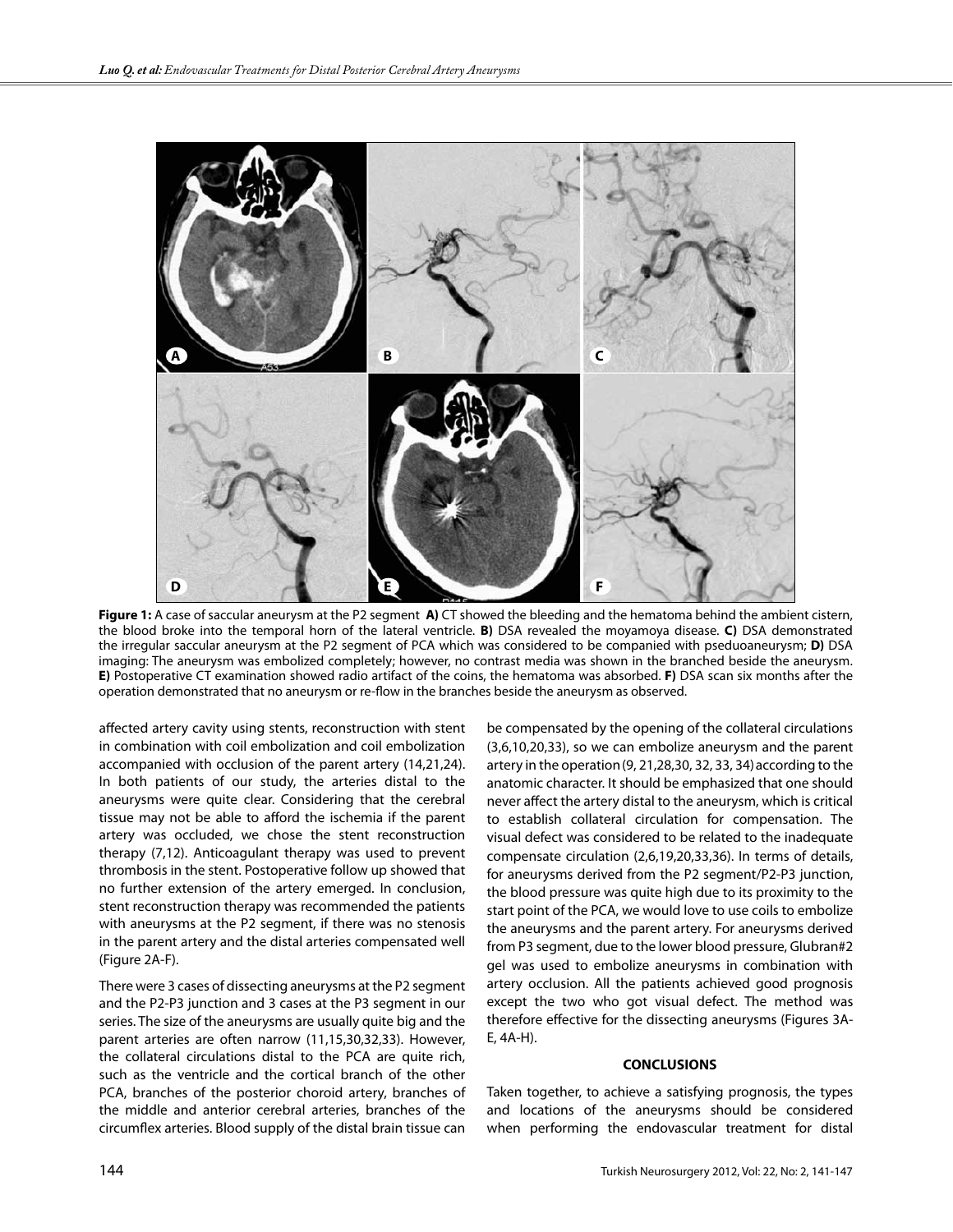

**Figure 2:** An fusiform aneurysm at the P2 segment **A)** CT examination demonstrated blood in the interpeduncular cistern and right to the ambient cistern. **B)** preoperative DSA examination revealed the presence of a fusiform aneurysm at the P2 segment of the right PCA. **C)** DSA showed the 4 mark points for releasing of the Neuroform stents(arrow). **D)** DSA shows the released stents in the aneurysm. **E)** No further expansion of aneurysm was observed during the postoperative DSA examination. **F)** postoperative DSA examination shows the stents are still in the aneurysm and the marker points are clear (arrow).



**Figure 3:** A dissecting aneurysm at the P2 segment **A)** Flow-void effect in the T2-weighted MRI examination suggesting the presence of aneurysm. **B)** The dissecting aneurysms at the P2 segment of PCA was shown in DSA imaging. **C)** The three-dimensional reconstruction of DSA images clearly demonstrated the presence of aneurysm, as well as the branch vessel derived from aneurysm. **D)** DSA examination showed aneurysm had already embolized; **E)** postoperative DSA demonstrated no aneurysm recurrence 6 months later.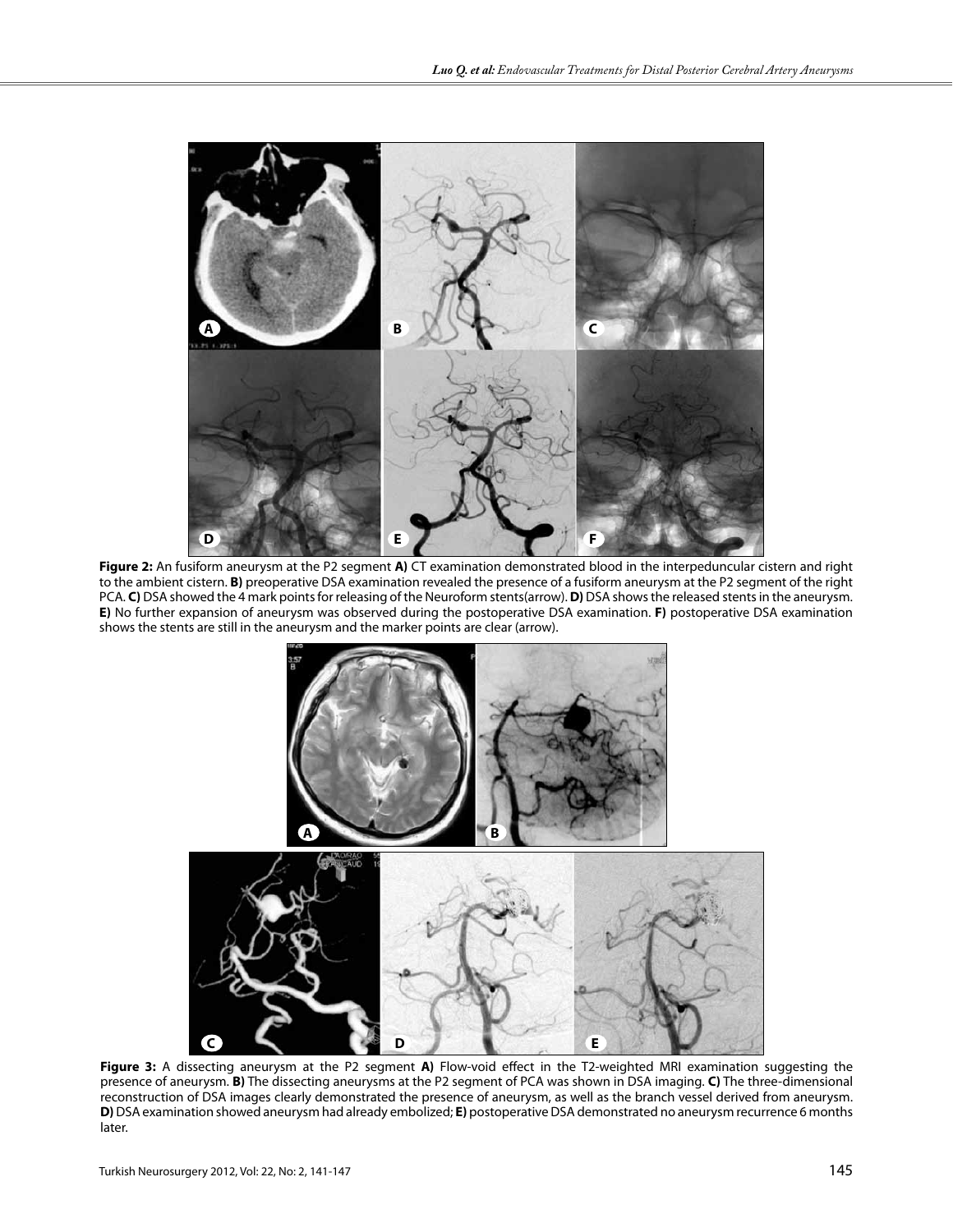

**Figure 4** Dissecting aneurysm at the P3 segment **A)** preoperative CT demonstrates high-density in the triangle area of the left lateral ventricle and the patient was misdiagnosed as meningioma; **B** and **C)** Flow-void effect of the T2 weighted MRI images suggested the diagnosis of meningioma. C, Enhanced MRI showed the "bull's-eye sign". **D)** Preoperative DSA shows a dissecting aneurysm located in the P3 segment of the PCA. **E)** intraoperative DSA image reveals micro-catheter embolization of the aneurysm super-selectively; **F)** postoperative DSA image shows no contrast agent in the original aneurysm. The aneurysm was embolized completely. **G** and **H)** Six months later, DSA examination shows no aneurysm recurred.

PCA aneurysms. For patients with saccular aneurysms, coil embolization with preservation of the parent artery was recommended. For patients with fusiform aneurysms, stent reconstruction was better. For patients with dissecting aneurysm, aneurysms embolization accompanied with parent arterial occlusion was a good choice.

#### **REFERENCES**

- 1. Biondi A, Jean B, Vivas E, Le Jean L, Boch AL, Chiras J, Van Effenterre R: Giant and large peripheral cerebral aneurysms: Etiopathologic considerations, endovascular treatment, and long-term follow-up. AJNR Am J Neuroradiol 27:1685-1692, 2006
- 2. Ciceri EF, Klucznik RP, Grossman RG, Rose JE, Mawad ME: Aneurysms of the posterior cerebral artery: Classification and endovascular treatment. AJNR Am J Neuroradiol 22:27-34, 2001
- 3. Coert BA, Chang SD, Do HM, Marks MP, Steinberg GK: Surgical and endovascular management of symptomatic posterior circulation fusiform aneurysms. J Neurosurg 106:855-865, 2007
- 4. Day AL, Gaposchkin CG, Yu CJ, Rivet DJ, Dacey RG Jr: Spontaneous fusiform middle cerebral artery aneurysms: Characteristics and a proposed mechanism of formation. J Neurosurg 99:228-240, 2003
- 5. Drake CG, Amache AL: Aneurysms of the posterior cerebral artery. J Neurosurg 30: 468-474, 1969
- 6. Ferrante L, Acqui M, Trillo G, Lunardi P, Fortuna A: Aneurysms of the posterior cerebral artery: Do they present specific characteristics. Acta Neurochir (Wien) 138: 840-852, 1996
- 7. Gobin YP, Viñuela F, Gurian JH, Guglielmi G, Duckwiler GR, Massoud TF, Martin NA: Treatment of large and giant fusiform intracranial aneurysms with Guglielmi detachable coils. J Neurosurg 84: 55-62, 1996
- 8. Gupta R, Thomas AJ, Masih A, Horowitz MB: Treatment of Extracranial carotid artery pseudoaneurysms with stent grafts: Case series. J Neuroimaging 18: 180-183, 2008
- 9. Hallacq P, Piotin M, Moret J: Endovascular occlusion of the posterior cerebral artery for the treatment of p2 segment aneurysms: Retrospective review of a 10-year series. AJNR Am J Neuroradiol 23:1128-1136, 2002
- 10. Hanel RA, Boulos AS, Sauvageau EG, Levy EI, Guterman LR, Hopkins LN: Stent placement for the treatment of nonsaccular aneurysms of the vertebrobasilar system. Neurosurgical Focus 18:1-9, 2005
- 11. Hernesniemi J, Vapalahti M, Niskanen M, Tapaninaho A, Kari A, Luukkonen M, Puranen M, Saari T, Rajpar M: One-year outcome in early aneurysm surgery: A 14 years experience. Acta Neurochir (Wien) 122: 1-10, 1993